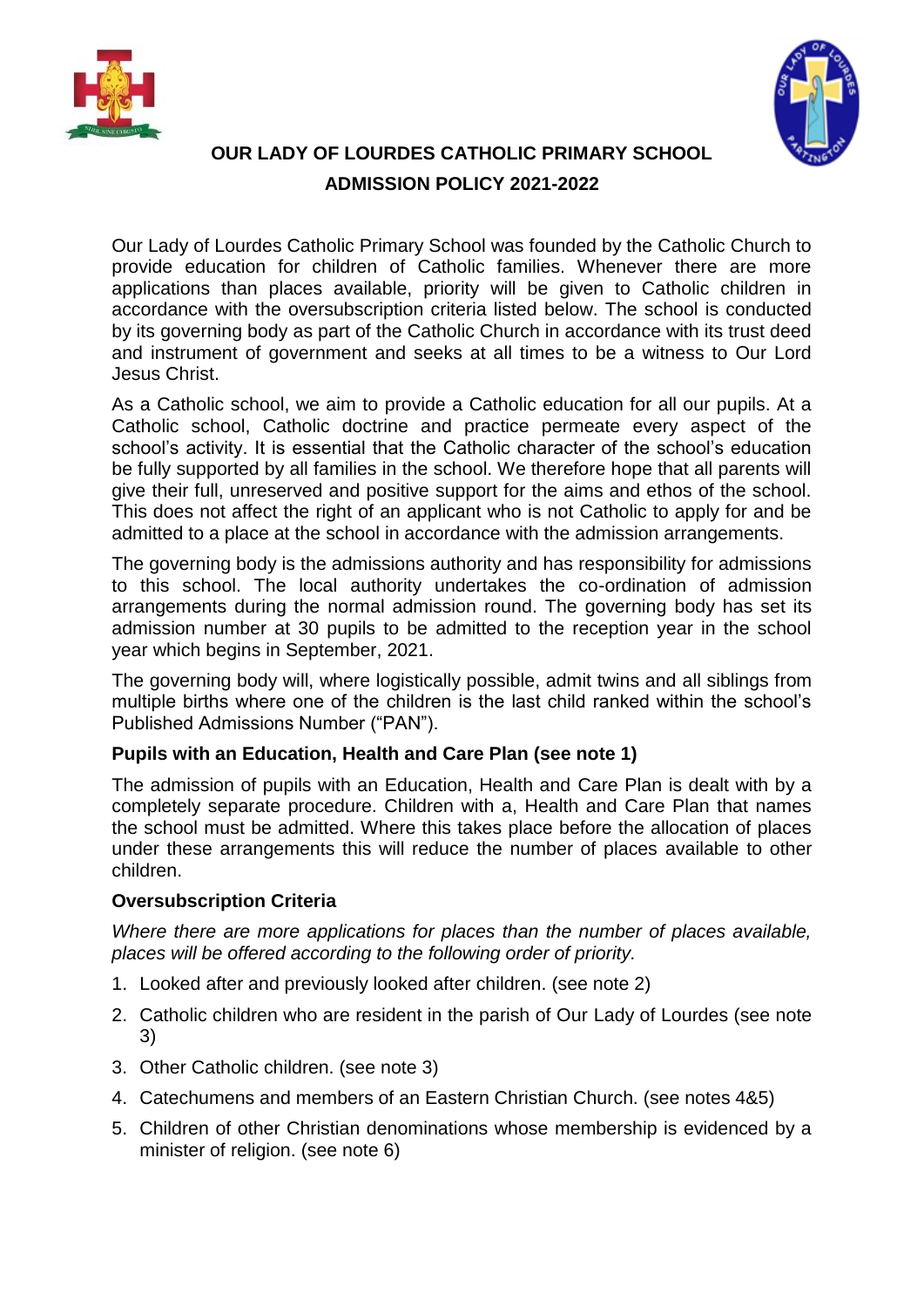- 6. Children of other faiths whose membership is evidenced by a religious leader. (see note 7)
- 7. Any other children.

*Within each of the categories listed above, the following provisions will be applied in the following order.*

- (i) The attendance of a brother or sister at the school at the time of enrolment will increase the priority of an application within each category so that the application will be placed at the top of the category in which the application is made after children in (1) above (see note 8).
- (ii) The children of staff will be given increased priority within each category so that the application will be placed at the top of the category in which the application is made after children in (1) above (see note 9).

#### **NURSERY**

We offer full and part time places in our nursery. Full time children will take priority with morning sessions. Parents working over 16 hours are entitled to 30 hours childcare. All others are entitled to 15 hours. Top up sessions may be available.

For children attending the school's nursery, application to the reception class of the school must be made in the normal way, to the home local authority. Attendance at the school's nursery does not automatically guarantee that a place will be offered at the school.

Admission to the Nursery Class will be made by the Governing Body in accordance with stated parental preference, subject to the priority criteria as above where there are more applications for admission than the School has places available.

## **Tie Break**

Priority will be given to children living closest to the school determined by the shortest distance. Distances are calculated on the basis of a straight-line measurement between the front door of the child's home address, using property coordinates provided through a combination of the Trafford Local land and Property Gazette (BS7666) and Royal Mail Postal Address Information. In the case of a block of flats, the distance will be measured from the communal entrance to the building and the main entrance of the school. In the event of distances being the same for two or more children where this would determine the last place to be allocated, random allocation will be carried out and supervised by a person independent of the school. All the names will be entered into a hat and the required number of names will be drawn out.

## **Application Procedures and Timetable**

To apply for a place at this school in the normal admission round, you must complete a Common Application Form and send it direct to Trafford Admissions Service. This form can be obtained from [www.Trafford.gov.uk](http://www.trafford.gov.uk/) or from the Trafford Admissions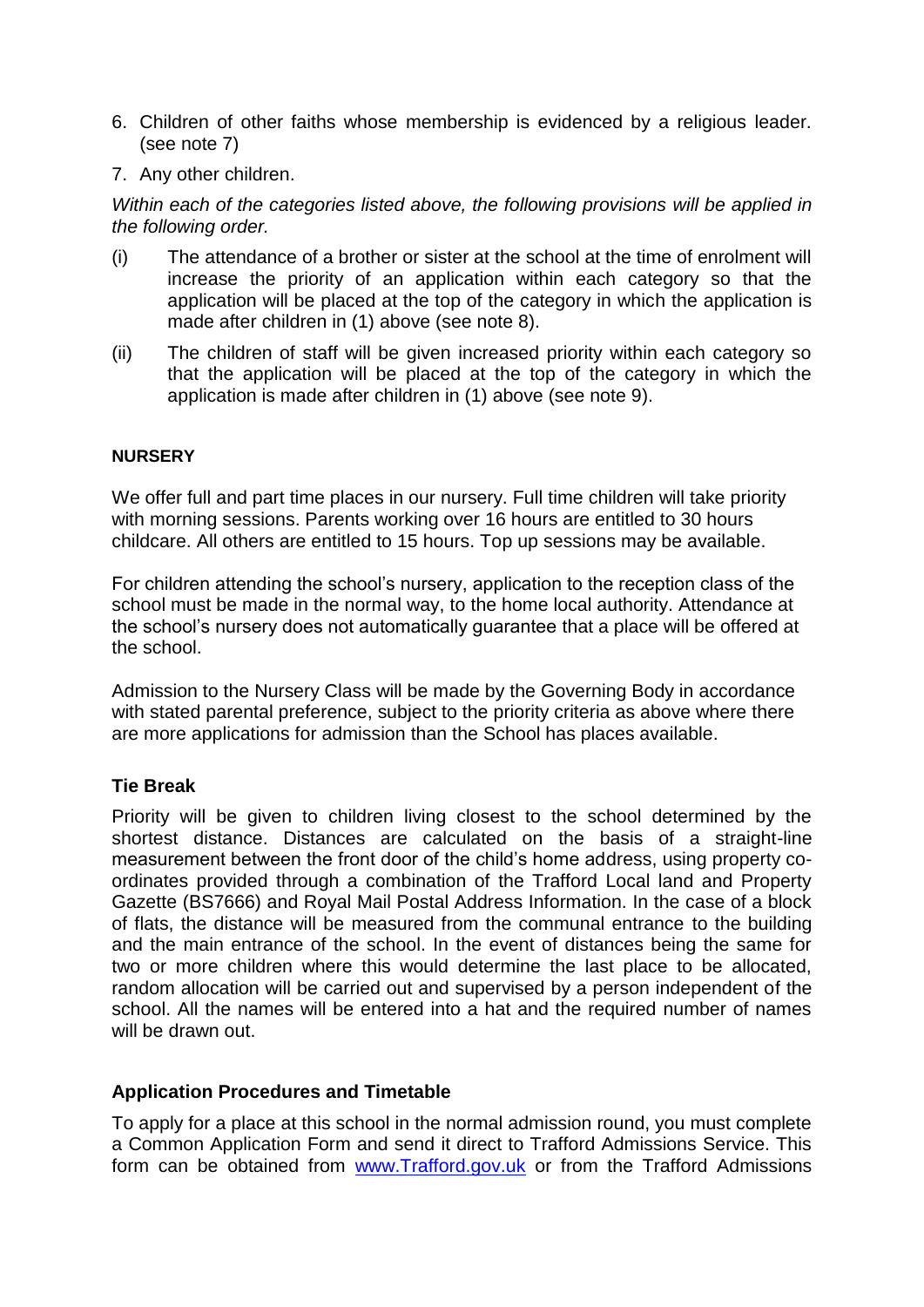Service. You are also requested to complete the Supplementary Information Form (SIF - available from our website or from the school office) if you wish to apply under oversubscription criteria 1 to 4 or 6 to 7. The Supplementary Information Form should be returned directly to the school office and for the attention of the Admissions Committee.

You will be advised of the outcome of your application on 16<sup>th</sup> April or the next working day, by the local authority on our behalf. If you are unsuccessful (unless your child gained a place at a school you ranked higher) you will be informed of the reasons, related to the oversubscription criteria listed above, and you have the right of appeal to an independent appeal panel.

*If you do not provide the information required in the SIF and return it by the closing date, together with all supporting documentation, your child will not be placed in criteria 1 to 4 or 6 to 7, and this is likely to affect your child's chance of being offered a place.*

**All applications which are submitted on time will be considered at the same time and after the closing date for admissions which is 15th January 2021.**

#### **Late Applications**

Applications and changes made after the closing deadline will only be considered after all other applications have been processed. You are encouraged to ensure that your application is received on time.

#### **Waiting Lists**

In addition to their right of appeal, unsuccessful children will be offered the opportunity to be placed on a waiting list. This waiting list will be maintained in order of the oversubscription criteria set out above and *not* in the order in which applications are received or added to the list. Waiting lists for admission will operate throughout the school year. The waiting list will be held open until the last day of the summer term.

## **Inclusion in the school's waiting list does not mean that a place will eventually become available.**

#### **In-Year Applications**

An application can be made for a place for a child at any time outside the admission round and the child will be admitted where there are available places. Application should be made to the school by contacting the school office.

Where there are places available but more applications than places, the published oversubscription criteria, as set out above, will be applied.

If there are no places available, the child will be added to the waiting list (see above).

You will be advised of the outcome of your application in writing, and you have the right of appeal to an independent appeal panel.

## **Fair Access Protocol**

The school is committed to taking its fair share of children who are vulnerable and/or hard to place, as set out in locally agreed protocols. Accordingly, outside the normal admission round the governing body is empowered to give absolute priority to a child where admission is requested under any locally agreed protocol. The governing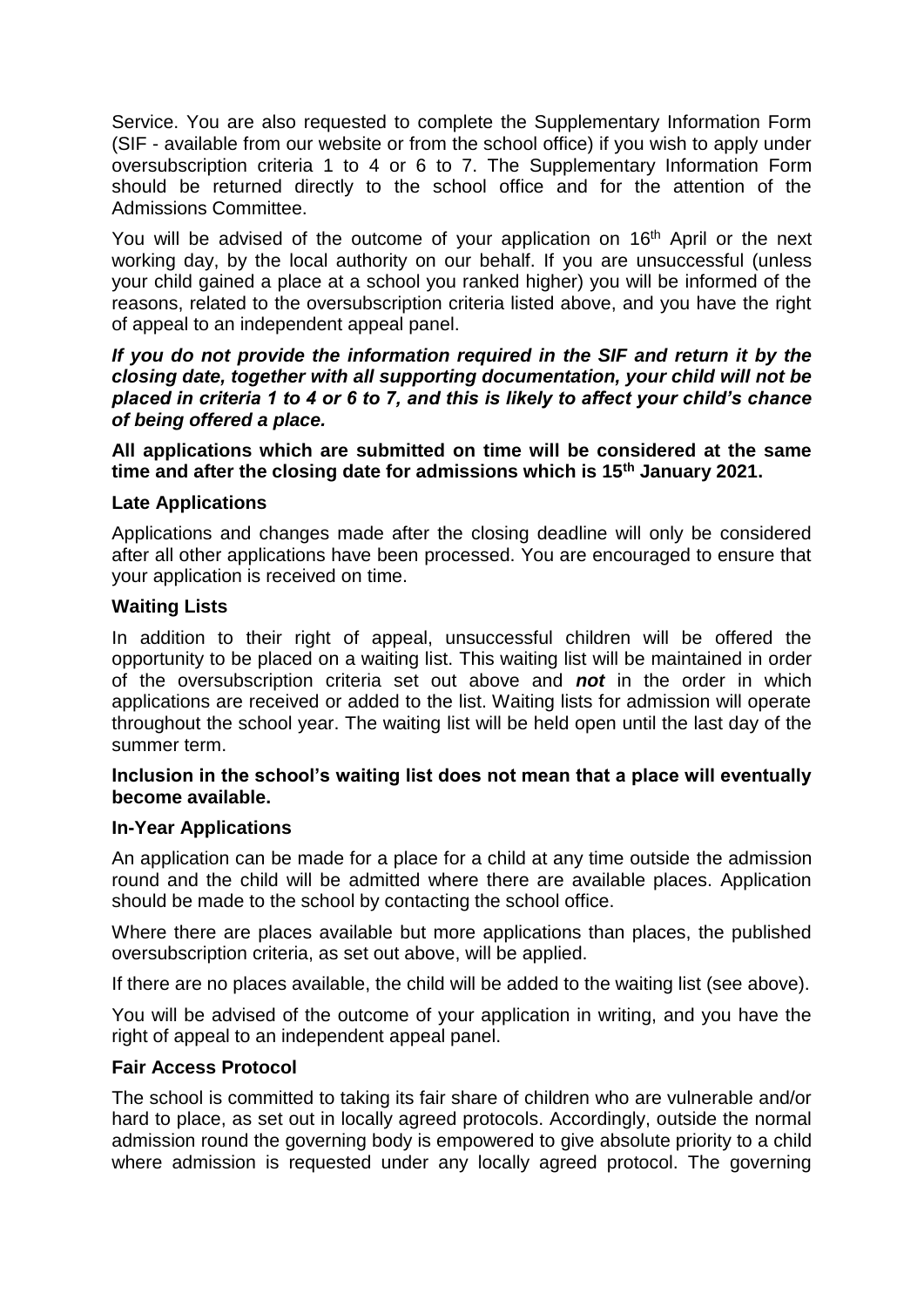body has this power, even when admitting the child would mean exceeding the published admission number (subject to the infant class size exceptions).

#### **Appeals**

If an application for admission has been turned down by the governing body, parents can appeal to an independent Appeals Panel. This appeal must be sent in writing to the Clerk to the Governing Body at school within 20 school days form the date of notification of refusal. Parents must give reasons for appealing in writing and the decision of the Appeals panel is binding on the Governors.

For applications made in the normal admissions round, appeals will be heard within 40 school days from the deadline for lodging appeals.

**The governing body reserves the right to withdraw the offer of a place or, where a child is already attending the school the place itself, where it is satisfied that the offer or place was obtained by deception.**

#### *Notes (these notes form part of the oversubscription criteria)*

- 1. An Education, Health and Care Plan is a plan made by the local authority under section 37 of the Children and Families Act 2014, specifying the special educational provision required for a child.
- 2. A 'looked after child' has the same meaning as in section 22(1) of the Children Act 1989, and means any child who is (a) in the care of a local authority or (b) being provided with accommodation by them in the exercise of their social services functions (e.g. children with foster parents) at the time of making application to the school.

A 'previously looked after child' is a child who was looked after, but ceased to be so because he or she was adopted, or became subject to a child arrangements order or special guardianship order.

3. 'Catholic' means a member of a Church in full communion with the See of Rome. This includes the Eastern Catholic Churches. This will normally be evidenced by a certificate of baptism in a Catholic Church or a certificate of reception into the full communion of the Catholic Church. For the purposes of this policy, it includes a looked after child who is part of a Catholic family where a letter from a priest demonstrates that the child would have been baptised or received if it were not for their status as a looked after child (e.g. a looked after child in the process of adoption by a Catholic family).

For a child to be treated as Catholic, evidence of Catholic baptism or reception into the Church will be required. Those who have difficulty obtaining written evidence of baptism should contact their Parish Priest [who, after consulting with the Diocese, will decide how the question of baptism is to be resolved and how written evidence is to be produced in accordance with the law of the Church].

4. 'Catechumen' means a member of the catechumenate of a Catholic Church. This will normally be evidenced by a certificate of reception into the order of catechumens.